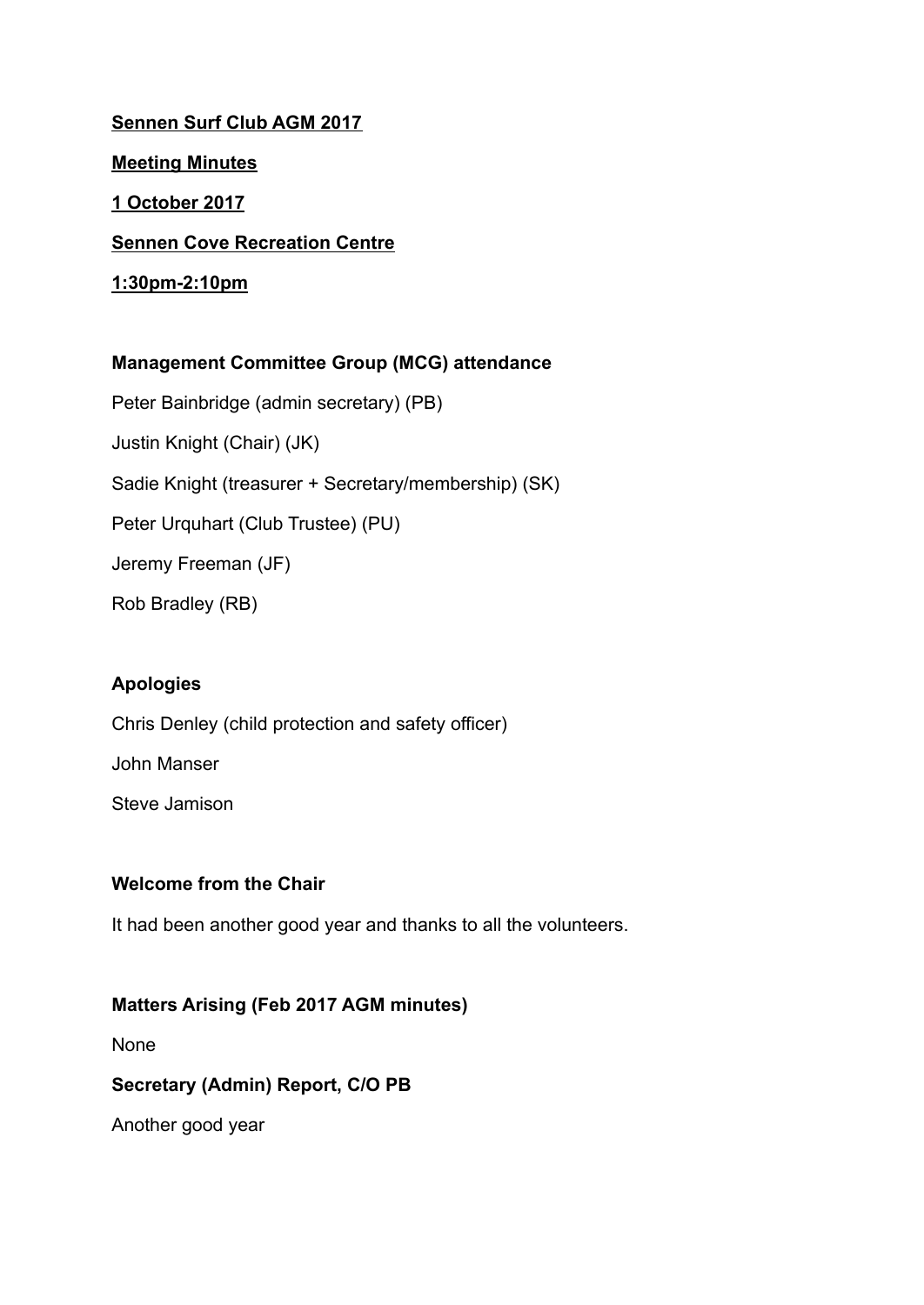# **Treasurer & Secretary/membership Report, C/O SK**

Pool booking for the winter has been sorted out.

Income similar to last year

Have budget for investments – any suggestions welcomed

Spreadsheets will be online

### **Safety Safeguarding Children Representative Report, C/O CD**

CD sent apologies but it was confirmed surf England guidelines adopted.

#### **Clubhouse Building Representative Report, DB**

Issues with roof, drains and electrics. Hope to do some temporary repairs.

#### **Changes to the Constitution**

- Surf GB to Surfing England
- AGM advert not just in paper but on social media too
- Change genders to any
- Accounts not audited for the AGM in October but will be done. Details are available

All changes agreed

#### **Elections**

All existing officers to carry on. The following appointments were confirmed

- President Steve Jamieson.
- Chair JK.
- Admin Secretary PB.
- Safety Officer Jon Manser
- Treasurer Secretary+Membership SK.
- Safeguarding and Child Protection CD
- Family Rep Sara Bevan and CD (elected at meeting)
- Training Rep JK
- Equipment Officer Gerson Velasquez
- Building Rep DB.
- Youth Development RB.
- Senior Rep Poppy and Pascal (elected at meeting)
- Social Rep- PT (elected at meeting)
- $\bullet$  Junior Rep –

Beach Manager role to be shared amongst volunteers on the week rather than a specific position this year.